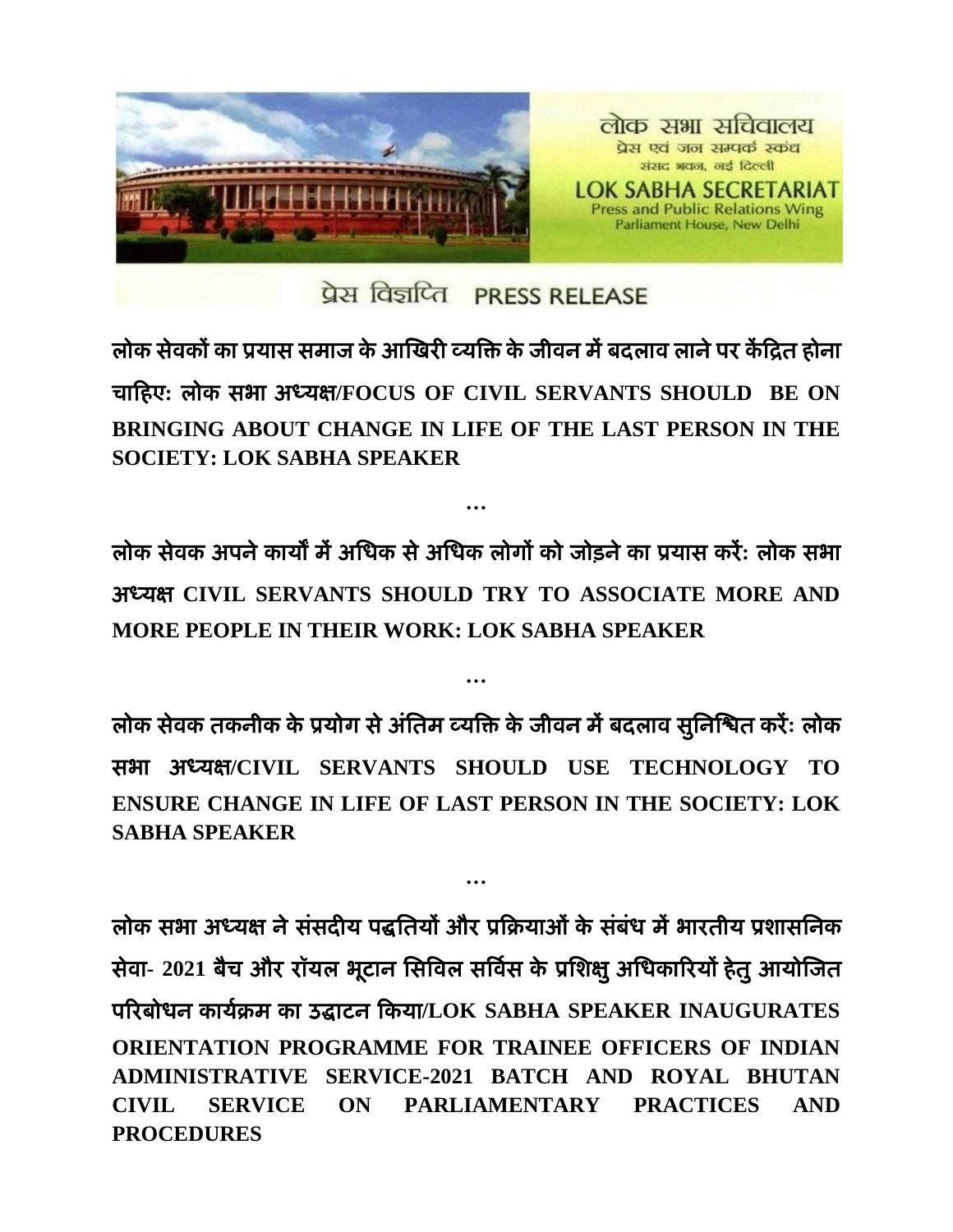नई द्रदल्री**, 11** जून **2022:** सॊसद ऩरयसय भेंसॊसदीम ऩद्धधतमों औय प्रद्रिमाओॊके सॊफॊध भें भारतीय प्रशासनिक सेवा- 2021 बैच और रॉयल भूटान सिविल सर्विस के प्रशिक्षु अधिकारियों हेतु आयोजित परिबोधन कार्यक्रम का उद्घाटन करते हुए लोक सभा श्री ओम बिरला ने कहा कि देश के विकास और शासन व्यवस्था में लोक सेवकों की महत्वपूर्ण भूमिका है। इसीलिए उन्हें इस बात को ध्यान में रखना होगा कि उनके निर्णयों का असर जन साधारण के जीवन पर पड़ेगा।

उन्होंने युवा लोक सेवकों का आवाहन किया कि उनका प्रयास समाज के आखिरी व्यक्ति के जीवन में बदलाव लाने पर केंद्रित होना चाहिए। उन्होंने इस बात पर बल दिया कि भारत वर्ष 2047 में जब अपनी आजादी का शताब्दी वर्ष मना रहा हो, तो हम सभी मानदंडों पर विश्व में सबसे ऊपर रहें, भारत एक समर्थ, सशक्त एवं समृद्ध राष्ट्र के रूप मंन विश्व का नेतृत्व करे। उन्होंने कहा कि प्रशासनिक अधिकारी के रूप में उनका दायित्व है कि वे इस विजन को साकार करने के लिए अपना सर्वश्रेष्ठ प्रयास करें।

यह उल्लेख करते हुए कि कानूनों के निर्माण में प्रशासनिक अधिकारियों की भूमिका महत्वपूर्ण होती है, उन्होंने सुझाव दिया कि लोक सेवक पुराने बने हुए कानूनों का अध्ययन करें, यह देखें कि कौन से कानून आज समय के साथ प्रासंगिक नहीं रह गए हैं और जिन्हें परिवर्तित किए जाने की आवश्यकता है। वे आम जन की सुविधा को देखते हुए ऐसे कानूनो में बदलाव कर सकते हैं या जरूरत हो, तो उन्हें निरस्त भी कर सकते हैं।

श्री बिरला ने आगे कहा कि 21वीं सदी के भारत का सबसे बड़ा लक्ष्य आत्मनिर्भर भारत का, आधुनिक भारत का, समृद्ध भारत का, सशक्त भारत का एवं समर्थ भारत का है । उन्होंने परामर्श दिया कि जब लोक सेवक फील्ड में काम करेंगे. तो उनको असली फील मिलेगी । उन्होंने कहा कि उनकी सफलता का मूलमंत्र होगा कि वे अपने कार्यों में अधिक से अधिक लोगों को जोड़ने का प्रयास करें, अधिक से अधिक सामाजिक संगठनों को जोड़ें, यहां तक द्रक सभाज का आखियी व्मक्ति बी उनके प्रमासों का द्रहस्सा होना चाद्रहए, उसेबी मह रगना चाहिए कि वह समाज का एक महत्वपूर्ण भाग है। श्री बिरला ने विचार व्यक्त किया कि भारत जैसे देश में सफलता के लिए हमारी लोकतांत्रिक व्यवस्था के अंदर जनभागीदारी ही हमारे विकास और सफलता का आधार है। जनभागीदारी मात्र लोकतान्त्रिक संस्थाओं के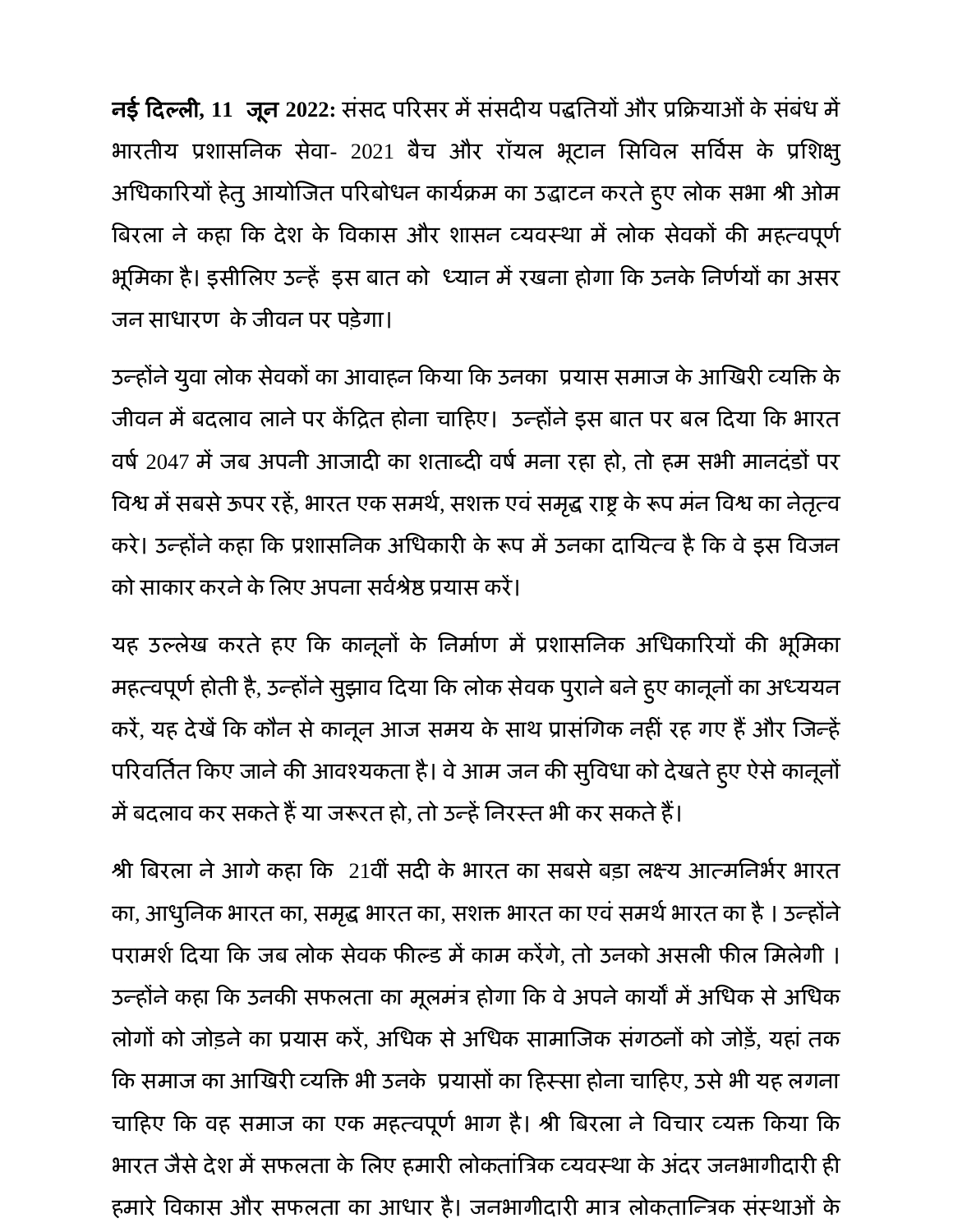लिए ही नहीं है बल्कि प्रशासनिक संस्थाओं के लिए भी है। उन्होंने कहा कि हमारा प्रयास होना चाहिए कि हम प्रशासन में जनभागीदारी को कैसे बढाएं, कैसे जनता को उनके लिए बनाए जा रहे नीतियों और कार्यक्रमों से जोड़ा जाए।

लोक सभा अध्यक्ष ने कहा कि लोक सेवकों के लिए सौभाग्य का विषय है कि आज तकनीक की महत्ता इतनी अधिक हो गई है कि हमारे जीवन के हर क्षेत्र में उसका अधिक से अधिक उपयोग हो रहा है। पिछले 200 साल में टेक्नोलॉजी ने मानव जाति पर जितना प्रभाव पैदा नहीं किया है, उतना पिछले 40 वर्षों में ही कर दिया है। गवर्नेंस में भी टेक्नोलॉजी का बहुत बड़ा उपयोग हो रहा है। उन्होंने कहा कि इस सुविधा का पूरा उपयोग करके अतिम व्यक्ति को लाभ पहुँचाया जाये।

बायतीम प्रशासधनक सेवा के 2021 फैच के 181 प्रोफेशनय तथा यॉमर बूटान धसक्तवर सक्तविस के 2 प्रशिक्षु अधिकारी इस परिबोधन कार्यक्रम में भाग ले रहे हैं।

**New Delhi, June 11, 2022:** Inaugurating an Orientation Programme for trainee officers of the Indian Administrative Service-2021 batch and the Royal Bhutan Civil Service on Parliamentary Practices and Procedures in the Parliament Complex, Lok Sabha Shri Om Birla said that civil servants have an important role to play in the development of the country. As such, they have to keep in mind that their decisions will have an impact on the lives of the common man, Shri Birla observed.

He called upon the young civil servants that their efforts should be focused on bringing about a change in the life of the last person in the society. He stressed that when India is celebrating the centenary year of its independence in the year 2047, we should be at the top of the world on all parameters, India should lead the world as an empowered, strong and prosperous nation. He said that as an administrative officer, it is their duty to do their best to realize this vision.

Noting that the role of administrative officers is important in the enactment of laws, he suggested that public servants study the old laws, see which laws are no longer relevant with the times today and which need to be changed. They can make changes in such laws or even repeal them, if necessary, keeping in view the convenience of the common man, Shri Birla felt.